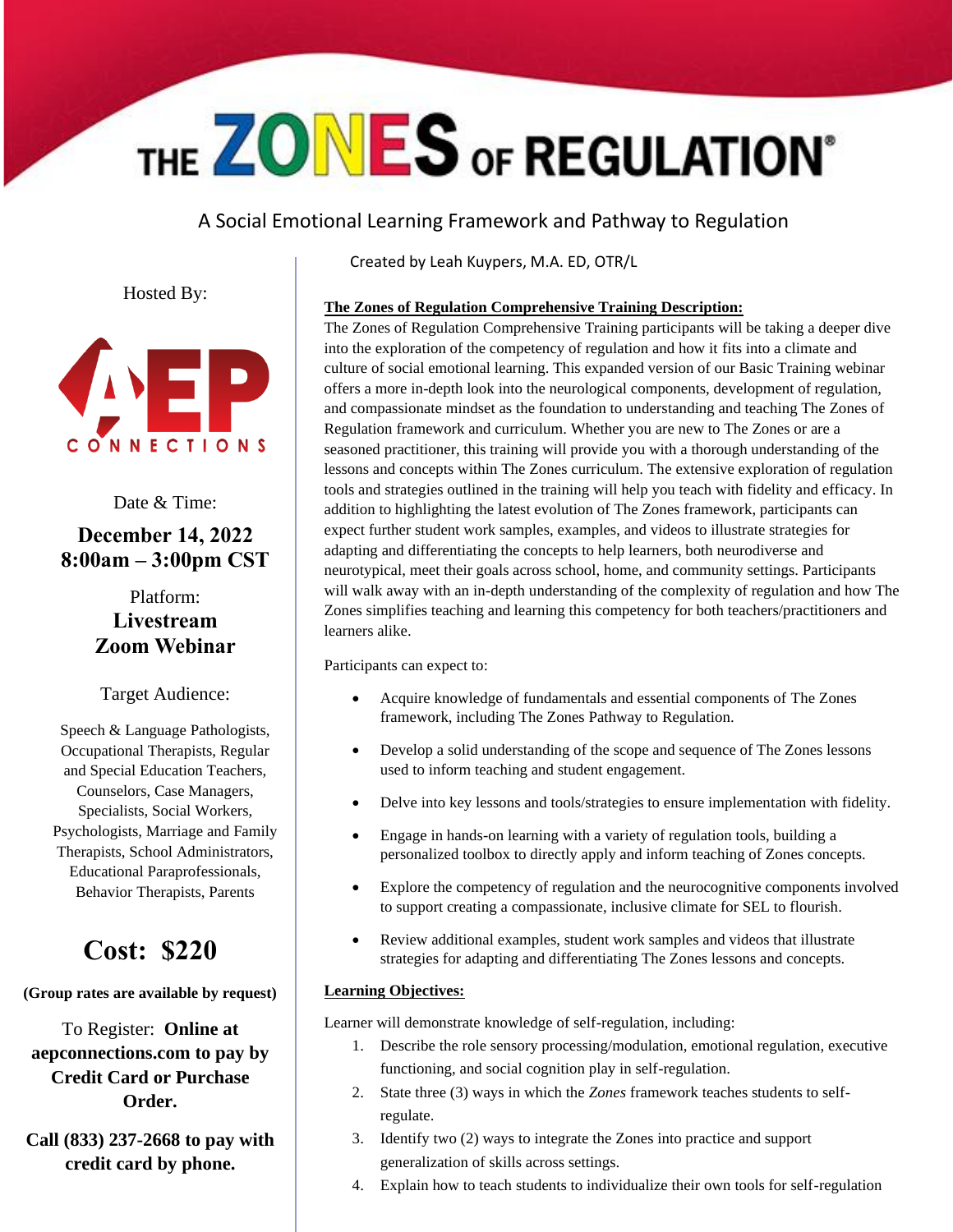# THE ZONES OF REGULATION®

#### **BIO – Leah Kuypers, M.A. Ed., OTR/L**

Leah earned a Bachelor's degree in Occupational Therapy from the University of Wisconsin-Madison, a Graduate Certificate in Autism and a Master's in Education from Hamline University in St. Paul, MN. She has practiced as an OT and specialist in school and clinical settings, specializing in regulation and social-emotional learning. Through this work, she was inspired to create *The Zones of Regulation* (Think Social Publishing, 2011) which has been enthusiastically received by educators, therapists and parents around the world. In addition to developing additional learning tools to supplement The Zones of Regulation curriculum, she owns a small business, Kuypers Consulting, Inc., based out of Minneapolis, MN. She enjoys providing training and consultations to parents, schools, and professionals by offering workshops on regulation and the Zones framework to groups locally, around the United States and internationally. To date over 270,000 copies of *The Zones of Regulation* book have been sold and the framework has been implemented in districts around the world to support students' social emotional learning. Please visit [www.zonesofregulation](http://www.zonesofregulation/) for additional information, a current schedule of trainings, and to find support in implementing The Zones of Regulation.



### Professional Development Offered:

1) Certificate of Attendance- 5.5 hours for the day. Attendance will be checked via ZOOM log in/log out.



**AEP Connections, LLC** 

Intermediate Level .55 ASHA CEUs

**Leah Kuypers**, MA Ed., OTR/L Owner/President of Kuypers Consulting, Inc., Creator of Zones of Regulation, Occupational Therapist, Consultant

**Course Content Disclosure**: This course will focus on primarily one product, methodology and curriculum, The Zones of Regulation®.

**Financial Disclosure:** Leah Kuypers is an independent contractor, speaker, and author. She receives a speaking fee for her presentations about The Zones of Regulation as well as royalties for The Zones of Regulation products and apps. **Non-financial Disclosure:** Leah Kuypers has no non-financial relationships to disclose.

**\*\*\*Upon submitting a paid registration, you are consenting to AEP Connections, LLC sharing your name and email with Kuypers Consulting, Inc. so that they may contact you regarding additional** The Zones of Regulation® products\*\*\*